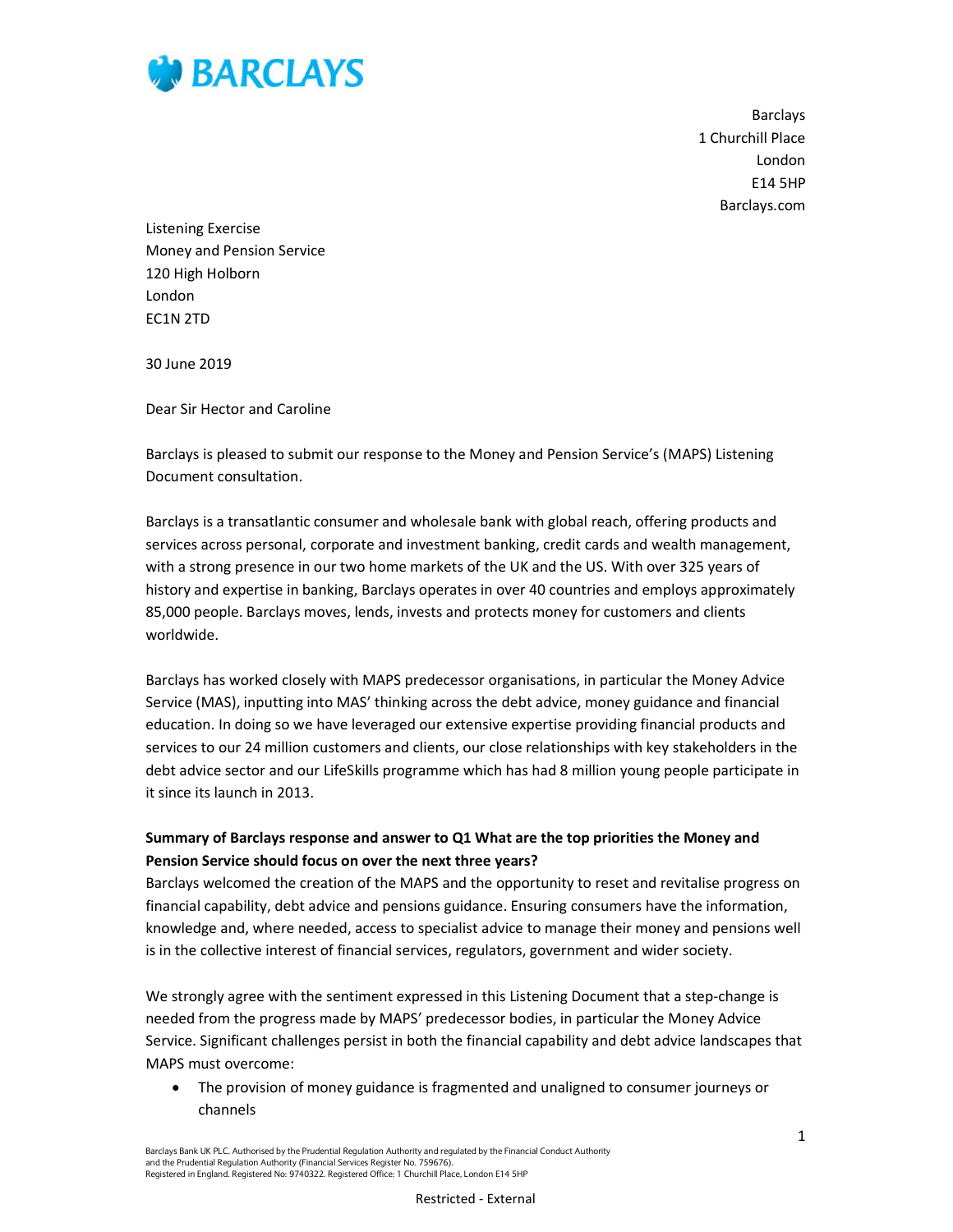

- There is a lack of evidence about the key points when consumers may be receptive messages about managing their money and the messengers who consumers trust to deliver these messages
- Funding for debt advice is largely restricted to financial services and does not follow a "polluter pays" principle, customer journeys can be fragmented and inefficient and there is limited evidence on outcomes from debt advice
- Whilst auto-enrolment has been a success, more needs to be done to ensure consumers are fully engaging with their pensions and decisions about retirement.

MAPS has an expansive remit and limited resources at its disposal. We believe a critical flaw in the approach taken by MAS was that it spread its resources too thinly across a huge spectrum of activity, rather than focussing on key wins and driving change. To avoid repeating this flaw, MAPS must consider carefully how it marshals the limited resources at its disposal and works in partnership with those organisations who have the existing scale, reach and architecture to shift consumer behaviour.

Below we have outlined Barclays view on where MAPS should prioritise on each of the areas of MAPS responsibility. We have reiterated these points in response to relevant questions within the consultation document.

#### Financial education

Barclays believes MAPS should focus its resources and energy on increasing uptake of existing financial education resources. Whilst we agree there are relatively few scale programmes, those that do exist provide high quality materials adhering to sector approved quality marks. MAPS should focus on improving awareness and uptake of existing scale programmes and supporting providers of those programmes to fill gaps in provision. Key to this is supporting marketing of resources to educators and helping educators understand how financial capability can be embedded in a wider range of subjects beyond maths and PHSE.

#### Money guidance

Barclays believes MAPS should take a targeted approach to shifting consumer behaviour and so we welcome the focus on increasing savings and reducing inappropriate use of credit. However, MAPS will need to work closely with the FCA around inappropriate credit use to ensure its approach aligns to regulatory interventions around persistent debt and high cost credit. Further, MAPS will need to ensure its messages reflect that customers may be using credit for sound reasons (eg to iron out uneven income/expenditure), or because they have no other option and in reality need debt advice.

On both savings and credit use, Barclays believes that to shift consumer behaviour MAPS needs to set out more clearly how they will work with financial services, employers and other sectors to understand when consumers are receptive to messages. In particular, MAPS need to seek to understand who consumers trust to deliver messages and what channel is most effective for engaging them, then work with those sectors and through those channels to deliver messages at scale.

We would also encourage MAPS to explore the opportunity for API-based data sharing between guidance providers, to reduce the time consumers have to spend providing basic information and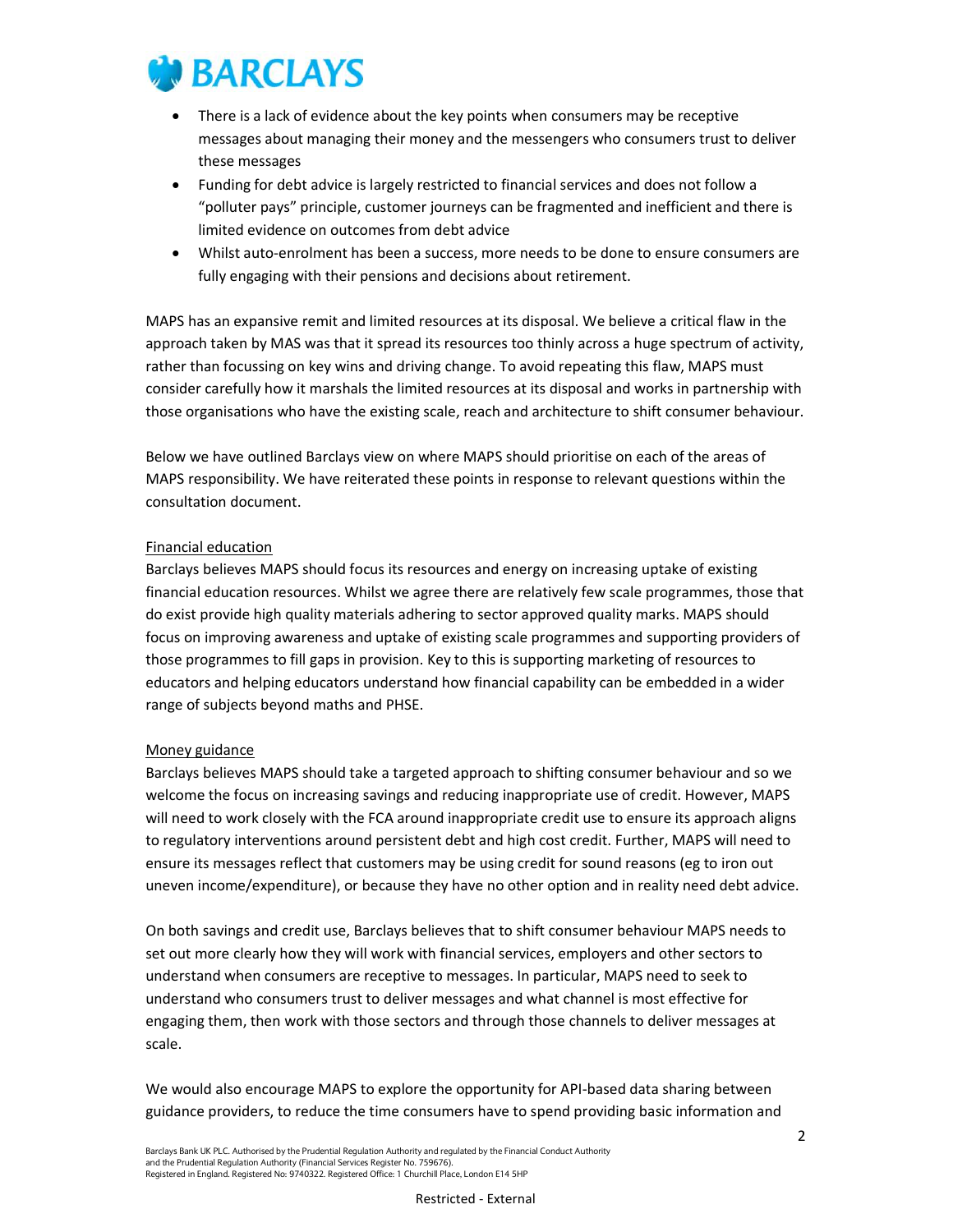improve the relevance of guidance to specific consumer circumstances. For its own guidance services, Barclays believes MAPS should look to build signposting to other guidance in the wider landscape to avoid duplicating existing content and provide holistic information to those consumers accessing MAPS' services.

#### Debt advice

The current funding settlement for debt advice is inadequate; it does not provide for sufficient capacity in the sector and the funding that it does provide is too narrowly drawn from financial services, failing to reflect that demand for debt advice is often driven by other sectors. Barclays believes MAPS should work with HM Treasury (HMT), Department for Work and Pensions (DWP) and the Financial Conduct Authority (FCA) to create a new funding settlement which increases available funding and, critically, broadens the funding base to all sectors who drive demand for debt advice. Such an approach was endorsed by the Debt Advice Steering Group and should be progressed urgently, with MAPS laying out a clear roadmap and timescales for the development of a new settlement.

Ahead of any new settlement coming into being, MAPS should focus on progressing its proposed pilot for improving efficiency and customer journeys in debt advice. If delivered, the pilot could have a transformative impact on debt advice, freeing up advisor time to provide advice to more clients and helping ensure clients can more quickly find the right advice for their circumstances. MAPS should engage fully with creditor organisations and debt charities to ensure the pilot is able to progress as planned by the 1 January 2020 timescale MAPS has set itself.

### Pensions guidance

Within pensions, we would encourage MAPS to focus on how to leverage auto-enrolment to increase engagement with pensions. There is a risk that consumers feel that because they are autoenrolled they will be saving enough for their retirement, yet this may not be the case with default contribution levels.

Further, we would encourage MAPS to consider how to ensure consumers engage with all of their pensions, especially as auto-enrolment is likely to lead to many consumers having several small pension pots from a number of employers. Open Banking enabled pensions dashboards could play a vital role in this space, however MAPS will need to consider what information and guidance consumers need in advance of the implementation of pension dashboards and ensure that its pensions guidance services anticipate and respond to this demand.

#### Consumer Protections

Barclays would encourage MAPS to work closely with those organisations leading fraud and scam prevention work to disseminate existing fraud and scam prevention messages. We would also encourage MAPS to consider what role other sectors; such as telecommunications, online retails and social media should play in reducing harm perpetrated through their systems and platforms, and what messages they could deliver to consumers to inform them how to protect themselves.

Beyond fraud and scams, we would encourage MAPS to help consumers understand the risks of using services or products with more limited consumer protections, for example those outside of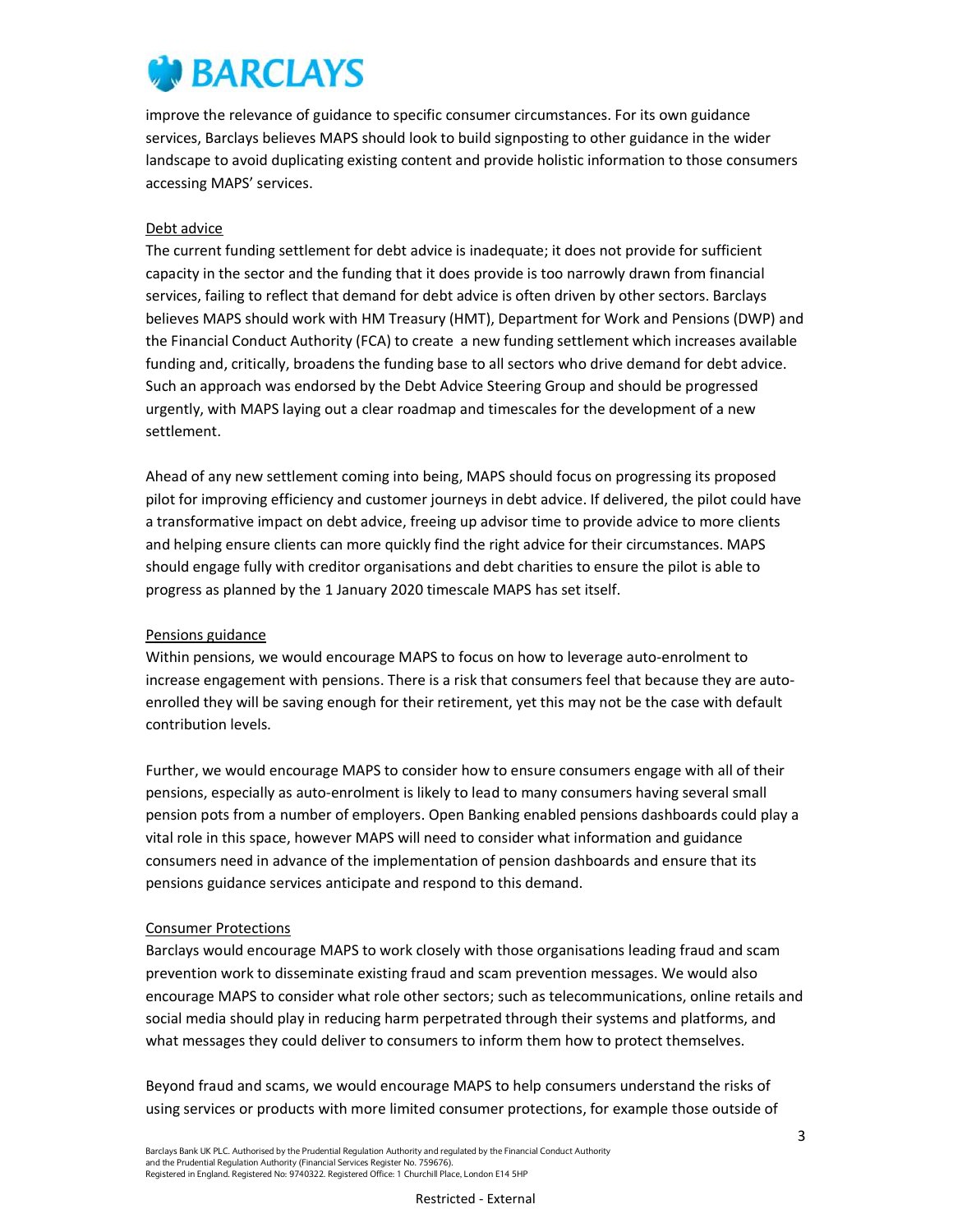Financial Services Compensation Scheme, or outside of the scope of the Financial Ombudsman. Barclays is concerned many consumers may not understand that many products and servicesparticularly those from providers outside of traditional financial services- come with more limited consumer protections.

#### Answers to Questions 2, 3 and 4

Q2 We are required to help those 'most in need' and those who are 'in vulnerable circumstances'. How can we best identify and reach them? What evidence do you have to help us target these groups effectively?

Q3 For each area of our remit, how should we balance maximising impact with 'most in need' and 'vulnerable' groups (even if that means reaching fewer people overall) and reach as many people as possible (even if that means we have less impact on each individual reached)? Q4 How should we balance Money and Pensions Service resources between preventing financial difficulties occurring in the first place, and helping people who are in need or crisis right now? Barclays supports MAPS aligning its approach to vulnerability to the FCA definition of vulnerability, which should help ensure that MAPS' approach is consistent with that followed in financial services. We would strongly encourage MAPS to ensure the guidance and advice services it commissions and provides align to the expectations within the FCA's forthcoming guidance on customer vulnerability.

We agree data sharing has the potential to help identify and support customers in vulnerable circumstances at earlier points, giving consumers greater opportunity to change behaviour and potentially avoid crisis. In particular, Open Banking, and broader open approaches to open data, could allow data to be shared (with consumer consent) with third parties to help ensure customers and clients in need of support, information and advice can more easily access it.

However, MAPS should be careful of relying on an approach of looking to "find and help" customers who are in vulnerable circumstances or approaching financial difficulty. Barclays has recently published research showing that consumers had nuanced views on banks using data to identify vulnerability and engage them. Our Data and Vulnerability report, commissioned from GfK, found that consumers were more supportive of banks using data to identify and proactively engage vulnerable customers in scenarios of actual financial detriment (eg. missed payments), than they were in scenarios where no detriment had taken place (eg. financial stress but no missed payments). A copy of our research has been sent with this response.

The findings from our research have been supported by a "Test and Learn" we ran to engage customers identified as financially vulnerable through a data engine we built in 2018. This "Test and Learn" found customers who had missed payments were more likely to respond to SMS messages offering help than customers who had not yet missed payments, but we could see were financially stressed.

Both our research and our experience of engaging customers indicate that MAPS should seek to better understand the points at which consumers, in particular those in vulnerable circumstances, may be receptive to receiving messages from trusted providers. We would encourage MAPS to commission more consumer research on this topic and then work with relevant sectors to land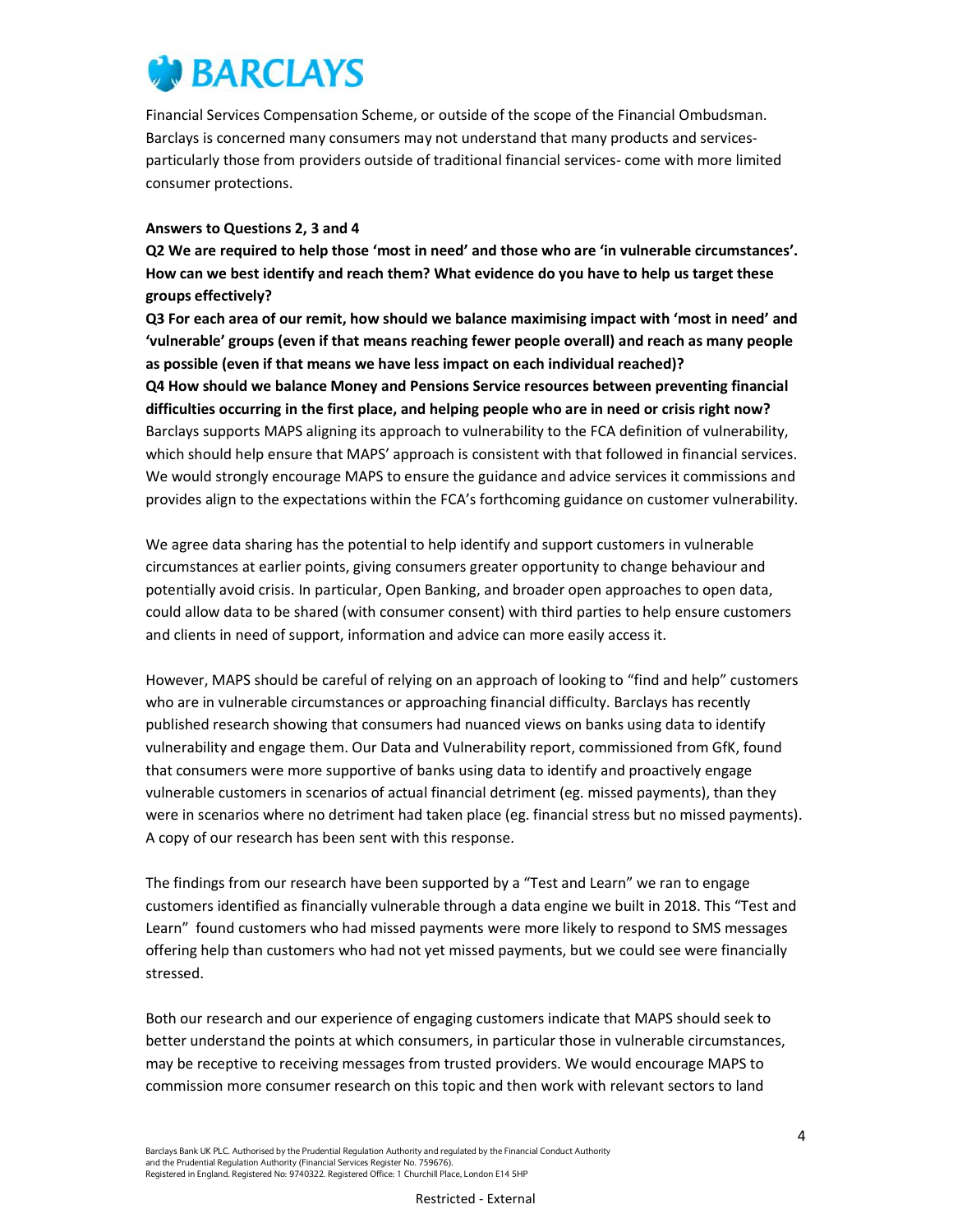

messages at scale. This would allow MAPS to focus its specific resource on helping those consumers most in need.

Answer to Q5 How should we facilitate the improvement of quality, efficiency and capability within the money guidance, financial capability, debt advice or pensions guidance sectors. Barclays would encourage MAPS to develop clear outcome measures for the services it commissions and provides. Such measures should be sufficiently robust to reflect the customer outcomes from these services, but also realistic for providers to meet.

We would also encourage MAPS to consider opportunities for API-based data sharing between advice and guidance providers, with customer consent, to reduce the time consumers have to spend with different providers providing basic information about their circumstances. Such data sharing could ensure guidance and advice providers can spend more time providing advice and information and less time recording basic information. Data sharing could also enable more effective and tailored delivery of messages to consumers.

#### Answer to Q6 What are the most significant gaps for public financial guidance to fill?

As outlined in response to Question 1, Barclays believes the most crucial gaps in public financial guidance are understanding when consumers are receptive to information that might shift their behaviour, who they trust to deliver messages and the appropriate channels through which such messages are best delivered. We would encourage MAPS to focus on filling these gaps and sharing insights with financial services and other sectors who could leverage these insights to deliver messages at scale. MAPS will also need to consider what guidance needs consumers have in relation to pensions dashboards and ensure that its pensions services anticipate and respond to this need.

## Answer to Q7 Do you have any reflections on the current regulatory boundary between guidance and advice? What experience do consumers have of this in practice?

Barclays believes that the distinction between what constitutes "advice" and what constitutes "guidance" makes little sense to consumers and is inconsistently applied across industry. Different organisations often adopt different approaches to this definition, leading to consumers receiving a varied service from different providers. However, we would caution MAPS about over-stepping its statutory responsibility in looking to amend distinctions that are the responsibility for HMT and the FCA. MAPS has a considerable remit and we believe it is vital that its attention is focussed on those areas within its statutory remit and responsibility. Where we think MAPS could have a role is supporting a consistent application of the existing definitions and providing clear information to consumers on this difference between financial advice and guidance.

Barclays does not provide mass-market financial advice, however across our products and channels we provide a range of tools, information and guidance to consumers. We are also delivering money guidance sessions to consumers through our Money Mentors programme of sessions to help young adults understand issues like budgeting and credit scoring, and to think about their own financial needs. This programme is progressing from a pilot and has been very well received by consumers.

## Answer to Q8 How can we achieve our target outcomes at scale by working with different sectors (eg. employers, financial services firms).

Barclays Bank UK PLC. Authorised by the Prudential Regulation Authority and regulated by the Financial Conduct Authority and the Prudential Regulation Authority (Financial Services Register No. 759676). Registered in England. Registered No: 9740322. Registered Office: 1 Churchill Place, London E14 5HP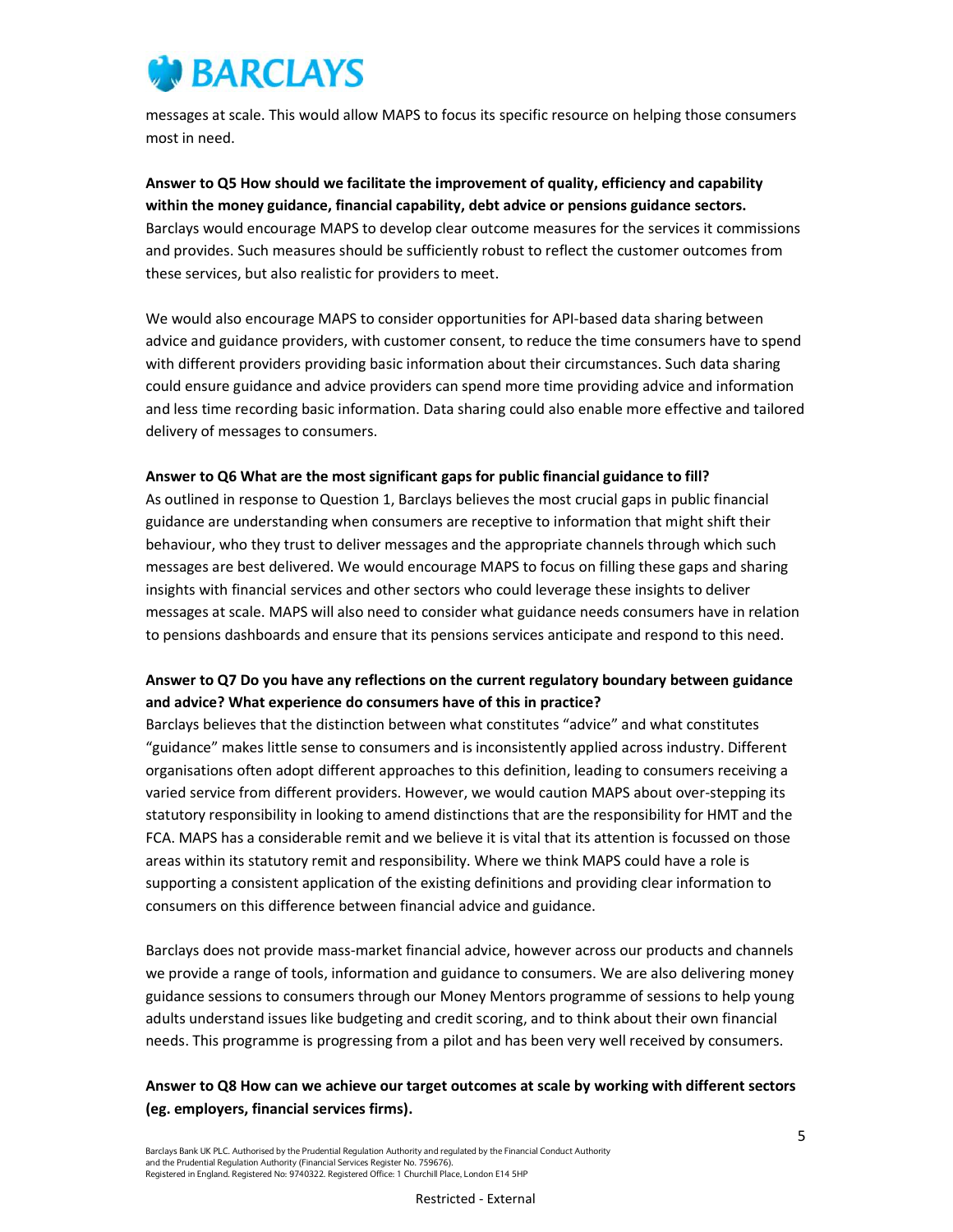

Barclays welcomes recognition in this consultation of the need to work closely with those organisations and sectors who operate at scale and have existing touch points with consumers. Collaborating with sectors such as financial services, employers and retail will be crucial to MAPS achieving the shifts in behaviour on savings and credit use outlined in this Listening Document.

We would encourage MAPS to engage with key organisations and trade bodies to obtain buy-in for MAPS' priorities for action. MAPS will need to be mindful of the competing priorities for scale sectors and may need to be flexible in amending its goals. MAPS should then look to work with scale providers and their trade bodies to test scale interventions to consumers, drawing on consumer insight about who consumers trust to deliver messages on money management.

Answer to Q9 How could we maximise funding in the sector and attract new sources of funding? MAPS should look to maximise the impact of its existing resources before seeking additional funding. Further, and as outlined in response to Question 1 and the debt advice questions in this response, where new funding is required this should come from broadening the funding base to reflect the drivers of demand, not simply tapping existing funding avenues.

Barclays accepts that additional funding is needed in debt advice to meet demand. However, this should come from a new funding settlement based on a "polluter pays" principle, so that all organisations that drive demand for debt advice are responsible for funding it. We also believe there are significant efficiencies to be gained by streamlining customer journeys and access into debt advice, enabling greater impact from existing funding.

Question not relevant to Barclays: Q10 If you are not already involved, what would motivate you or your organisation to support people to make the most of their money or pension? What is currently stopping you and how can we reduce those barriers?

Answer to Q11 What more could we do to make the best use of the different channels through which consumers could access information and guidance about money and pensions? Barclays has seen a significant shift in consumers engaging with their finances through digital channels, in particular through mobile banking, and corresponding declines in more traditional branch and telephone channels. We know that consumers who use digital channels engage much more frequently with their finances, offering greater opportunities to land messages that could shift consumer behaviour.

Digital channels can also offer consumers greater insight and control over on their financial circumstances. Features such as our spend analysis allow our customers to visualise and track their spending, whilst our Barclays Cards Hub gives customers greater control over their spending, allowing them to turn off certain merchant categories, set their own ATM limits or turn off remote (including online) spending.

Other sectors, such as retail, have also seen significant shifts away from traditional channels towards digital services. We would encourage MAPS to work more fully with financial services and other sectors to test the opportunity of digital channels, in particular mobile channels, for landing messages at scale with consumers that shift behaviour.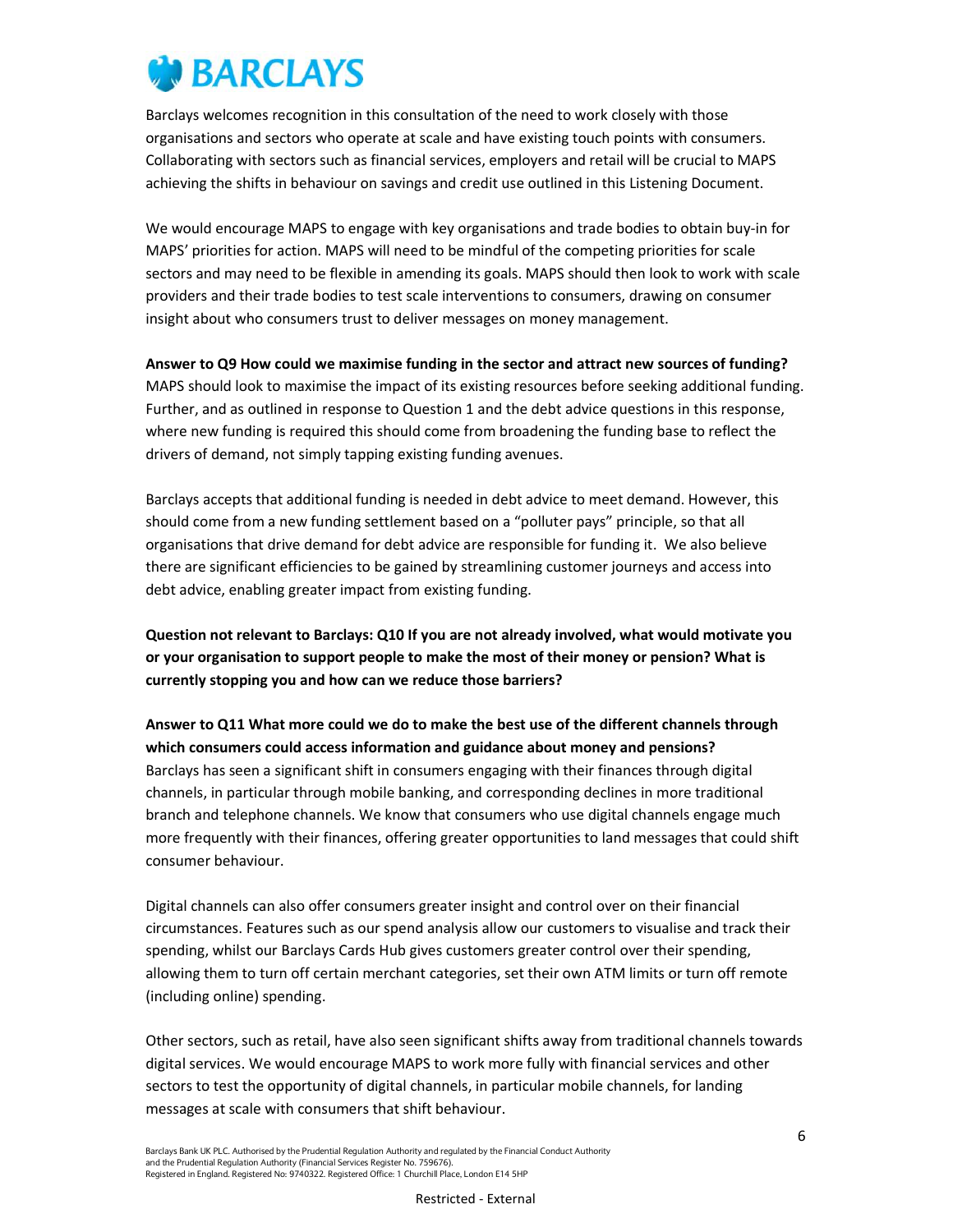

### Answer to Q12 What opportunities are available to address issues around money and pensions in a holistic way now that three organisations have been brought together into one?

Barclays would encourage MAPS to consider ways that money and pensions guidance services could be more closely interlinked to increase impact and more fully meet customer need. In particular, Barclays would encourage MAPS to consider the opportunities for data sharing between advice and guidance providers, such that providers have more holistic views of client need and can tailor information and advice appropriately. We believe there is significant potential for an API-based ecosystem for advice and guidance, through which consumers consent to share data with providers in order to receive more tailored guidance and, where appropriate, advice.

However, Barclays would encourage MAPS not to overestimate the opportunity for holistic services. Consumers seeking information, guidance or advice on one topic may not be receptive to messages on another. For example, consumers accessing regulated debt advice may not be receptive to information about pensions, or even aspects of money management. The overprovision of information may have a negative impact on what information consumers retain and dilute key messages and required behaviour changes.

## Question not relevant to Barclays: Q13L How would you characterise your local area- what does the landscape look like, what are the challenges and opportunities?

## Answer to Q14. What are the priority gaps in consumer protection that the Money and Pension Service is uniquely placed to fill?

Barclays notes a significant focus in this Listening Document around protection from fraud and scams. Whilst we think this is a crucial area of consumer detriment, we note, as MAPS does, that there are a range of organisations already acting on consumer protection around fraud and scams and MAPS will need to be mindful to avoid duplication.

We also note that there are some oversimplifications in this Listening Document around fraud and scams. The inclusion, for example, of vulnerability to scams in the section on People in Retirement does not reflect that large numbers of scam victims are younger consumers.

Nevertheless, Barclays believes MAPS could add value on fraud and scams in two ways;

- Disseminating existing key consumer protection messages, such as Take Five, out to other channels and sectors, where MAPS may have/develop better links that financial services providers or the police.
- Considering what role sectors outside financial services (eg social media, telecommunications, online retailers etc.) can play to protect consumers from fraud and scams perpetrated via their systems and platforms. As part of this, MAPS should encourage organisations in those sectors to consider what messages they should land with consumers to alert them to risk of fraud. Unlike financial services, there is a lack of clear consumer protection messages around fraud in sectors such as telecommunications, social media and retail, despite fraudsters exploiting weaknesses in these sectors to target and defraud victims.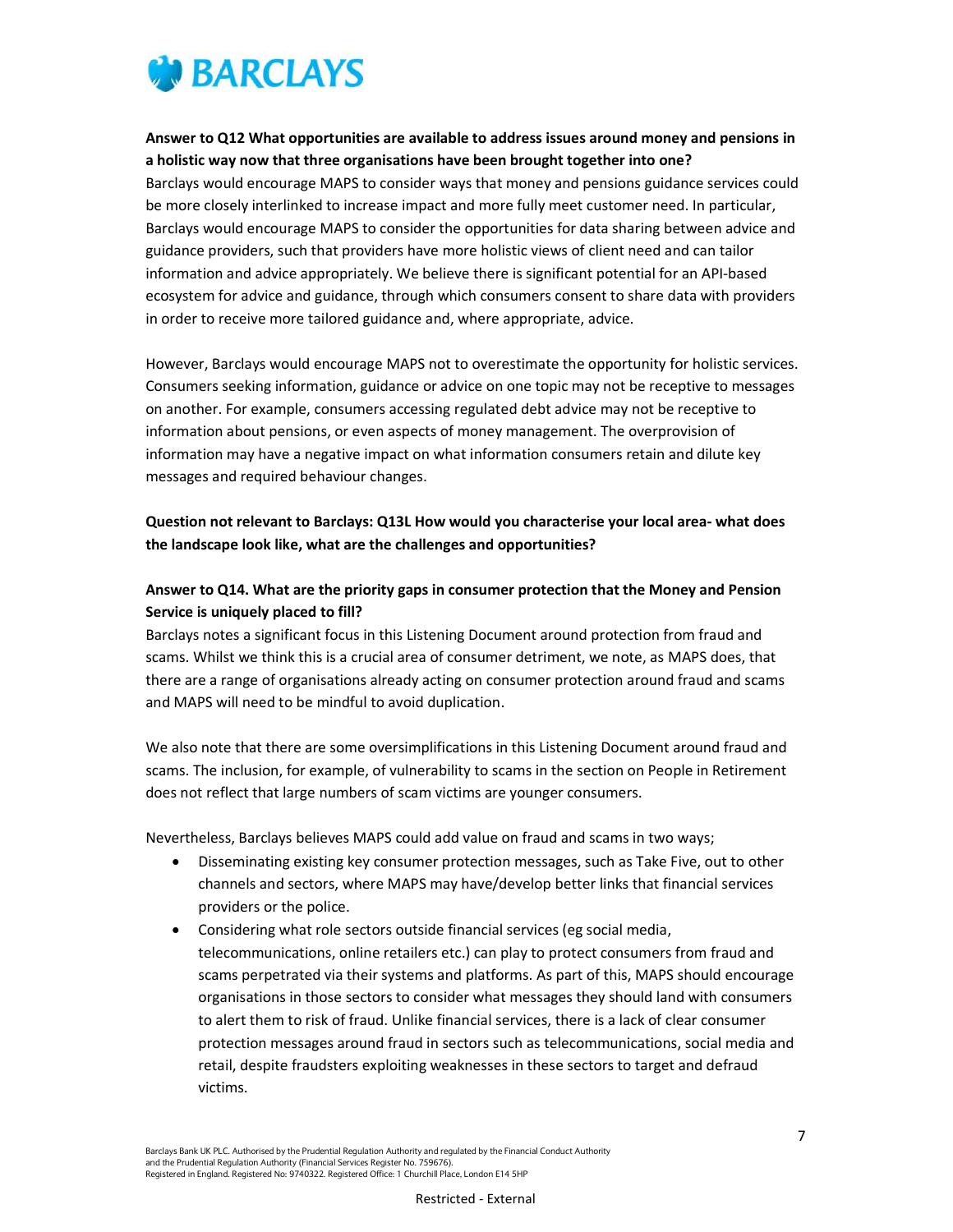More broadly, we would encourage MAPS to also consider how it can ensure that consumers understand the risks of using services or products with more limited consumer protections. Examples include saving with a non-Financial Services Protection Scheme provider, making payments via payment systems with more limited consumer protections, or using a service or product outside of the scope of the Financial Ombudsman Service. Barclays is concerned that consumers may not fully understand the varying degrees of protection/regulation of such services and believe MAPS could have a key role providing impartial information to the public on consumer protections.

#### Children and Young People

### Answer to Q15. Do you agree with our analysis of the issues?

Barclays agrees that educating young people about the importance of managing money well is vital to driving a step-change in behaviour that could yield significant benefits in adulthood. Improving attitudes towards money among children and young people could help reduce demand on intensive debt advice services later in life, and help people build financial resilience to manage economic shocks.

We support MAPS continued work to develop evidence around what works in financial education, in particular opportunities to scale up interventions in education. We note MAPS acknowledgement that there are few interventions that do operate at scale. One of those interventions is our LifeSkills programme, which has had over 8 million young people participate since its launch in 2013. Our LifeSkills materials are available free to use by children, educators and others working to improve financial and skills of young people and carry the Young Money Quality Mark.

Barclays feels that there is already wide-ranging provision of financial capability content, which can and is being used at scale and is aligned to Quality Marks demonstrating their effectiveness and alignment to key outcomes. The challenges in financial education lie more in uptake of content and effective targeting and marketing of resources. Key to this is supporting educators to understand the importance and benefits of financial capability to young people and how it can be embedded across the curriculum in subjects beyond PHSE and maths.

### Answer to Q16 Are we focusing on the right outcomes?

Barclays supports the outcomes of ensuring all children and young people receive a meaningful financial education and as a result, become adults able to make informed decisions and achieve their goals.

### Answer to Q17 Have we highlighted the right priorities for action?

Barclays broadly agrees with the priorities for action, albeit with some caveats in relation to the detail that MAPS have laid out.

In relation to Pathfinders, we agree it is important to target and scale support for parents, teachers and young people aged 16-17 transitioning to independence. These are crucial groups and points in the journey. We believe that plans for teacher training could be more ambitious and would encourage MAPS to roll out training to all educators through a scale platform and includes CPD based solutions so educators have the confidence to teach financial capability. Such a platform could also provide a dual function of supporting parents.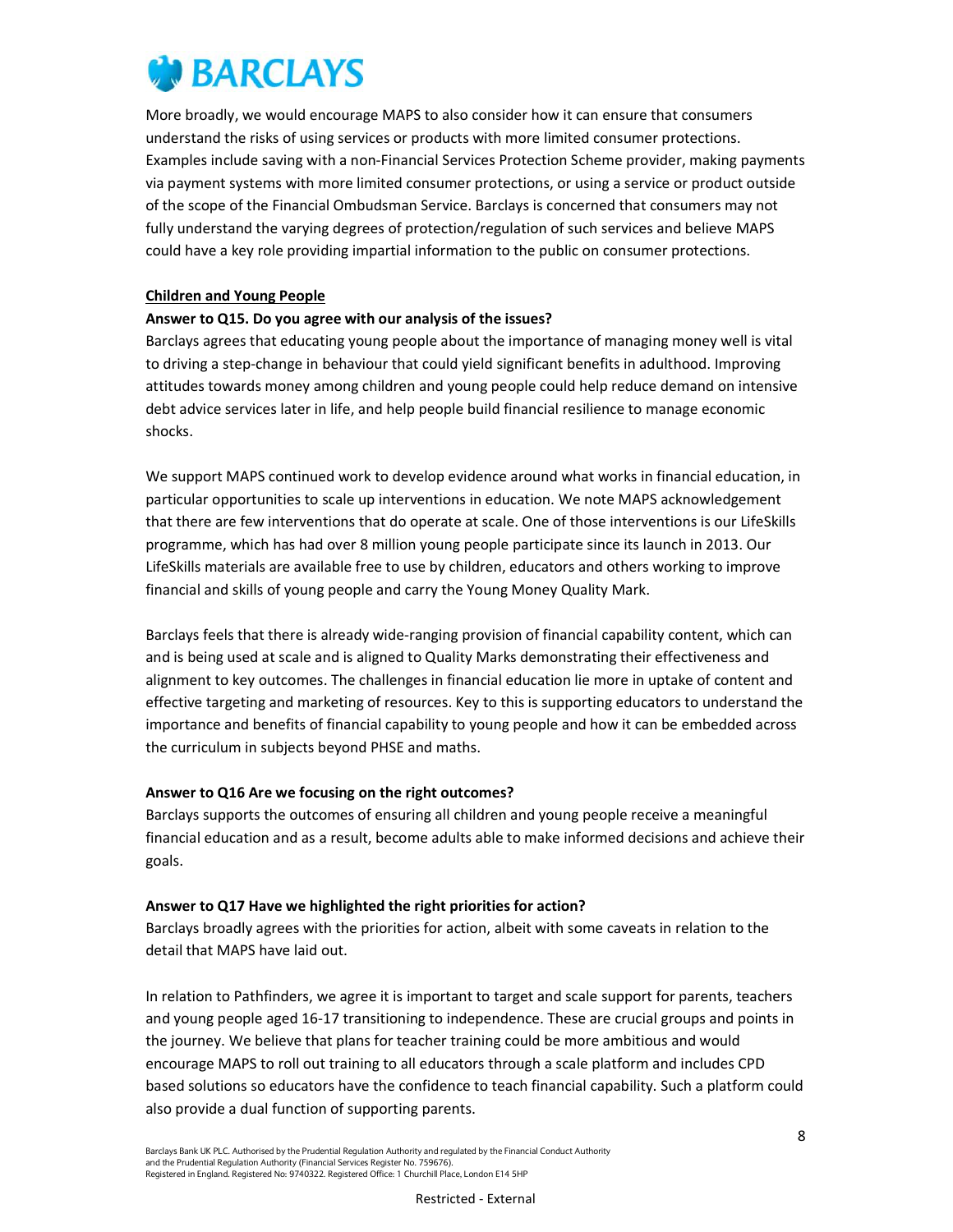

Barclays supports rolling pilots and believe it is critical that these focus on vulnerable children and foster carers, two groups that are particularly underserved at present. We would encourage MAPS to leverage existing networks and resources that already exist, in particular resources that include the Young Money Quality Mark. Barclays believes in diversity in provision, by volunteers, educators, parents and foster carers.

In relation to infrastructure, as outlined in response to Question 15, Barclays believes the key challenge is increase awareness and take up of existing resources, rather than the creation of new resources or programmes. Further, we would strongly discourage MAPS from looking to drive a consolidation of volunteer run programmes by financial services firms, as suggested at one of the Listening Events. Instead, MAPS should look to work with UK Finance to disseminate existing resources to organisations who wish to run programmes, to avoid duplication of effort in creation of materials, but giving organisations the flexibility to run and manage their own volunteering.

Barclays strongly supports MAPS plans around research, in particular looking at the role of fintech. We know many people 18-24 use fintech providers to meet their banking needs and manage their money and understanding the opportunity and role of these providers in helping young adults manage their money is key.

## Answer to Q18 Should we seek to influence the wider policy and regulatory context, and in what areas?

With regard to influencing, Barclays believes it is important that MAPS does not overstretch its statutory remit. MAPS is not a regulatory, ombudsman body. Further, as a statutory body it is important that does not interfere with matters of social policy. However, we would support MAPS looking to inform the wider policy context through two ways

- We would welcome MAPS playing a convening role across industry and stakeholders on issues related to financial education
- We would support MAPS itself engaging directly in private with regulators and policy makers on issues related to financial education.

#### Working age people

#### Answer to Q19 Do you agree with our analysis of the issues?

Barclays agrees with the summary of issues affecting working age people; that consumers are not savings enough, that use of credit can be inappropriate and that consumers often access support too late. Whilst we recognise the focus on "financially squeezed" and "financially struggling" segments, we note that other more affluent groups may also lack sufficient barriers to withstand shocks, such as unemployment, bereavement, or significant rises in the Bank of England Base Rate.

We note and agree with findings from the MAS Financial Capability Survey that many consumers struggle with budgeting and managing their finances. In recent research carried out by SWNS for Barclays in September 2018, surveying 2,000 UK adults, 27% of millennials admitted feeling panicked by how easily they lost track of their spending throughout the month, despite 70% setting themselves a monthly budget. This is despite this group being the most likely to engage with mobile banking apps which enable easy access to transactional data.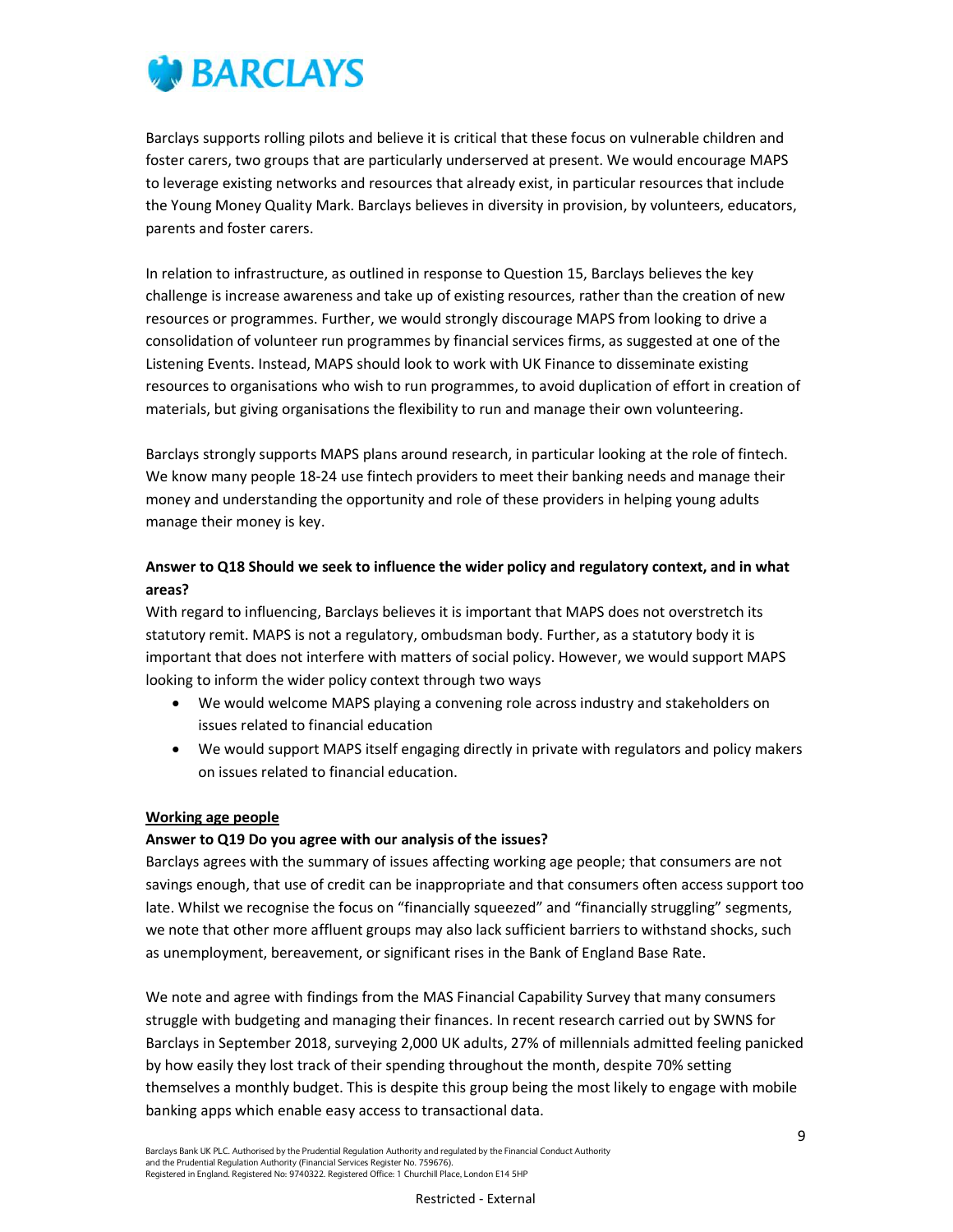

#### Answer to Q20 Are we focusing on the right outcomes?

Barclays believes the focus on increasing savings and decreasing reliance on inappropriate use of credit are sound. We note, however, that inappropriate credit use is the subject of extensive regulator and industry action, in particular in response to FCA Persistent Debt Remedies, as well as forthcoming potential changes to unauthorised overdraft rules. As a guidance body and not a regulator, MAPS should focus its work on credit use on identifying when and how consumers may be receptive to messages around credit use that shift behaviour, as well as identifying the channels and organisations consumers trust to deliver these messages. MAPS should not play any role in scrutinising credit providers.

MAPS will also need to consider how use of credit for everyday spending may be a logical choice by consumers to iron out uneven income or expenditure, or be an unavoidable outcome of financial stress and reflect a need for debt advice.

#### Answer to Q21 Have we highlighted the right priorities for action?

There is already extensive work being done to encourage customers to manage their money more effectively, so it is vital that MAPS work with industry and other sectors to avoid duplication or conflicting information. We would strongly encourage MAPS to investigate ways data can be shared, with consumer consent, with advice and guidance providers to allow more tailored messages and information and reduce time spend understanding a client's situation.

We would also encourage MAPS to think about alternative channels when trying to reach audiences who do not typically engage with money guidance, for example many millennials follow key influencers on social media and may be more receptive to support and guidance in the channel of their choice. In a survey by One Poll for Barclays in June 2018 it highlighted the demand for more advice and support on how to save money, with over half of those surveyed (52 per cent) saying that they would like to see this type of content on their social media news feeds.

Barclays believes consumer behaviour can best be shifted by scale delivery through trusted providers and effective channels; in particular digital channels where consumers are increasingly spending their time. We know that messages such as encouraging consumers to save money when they are paid, rather than waiting for the end of the month are known to be effective. MAPS should look to work with key sectors to scale the delivery of messages such as this through the messengers and channels consumers trust. We believe this will be more effective in shifting consumer behaviour than delivering messages through guidance organisations alone, with whom many consumers may have limited interaction.

## Answer to Q22 Should we seek to influence the wider policy and regulatory context and in what areas?

With regard to influencing, Barclays believes it is important that MAPS does not overstretch its statutory remit. MAPS is not a regulator, nor an ombudsman body. Further, as a statutory body it is important that does not interfere with matters of social policy. However, we would support MAPS looking to inform the wider policy context through two ways: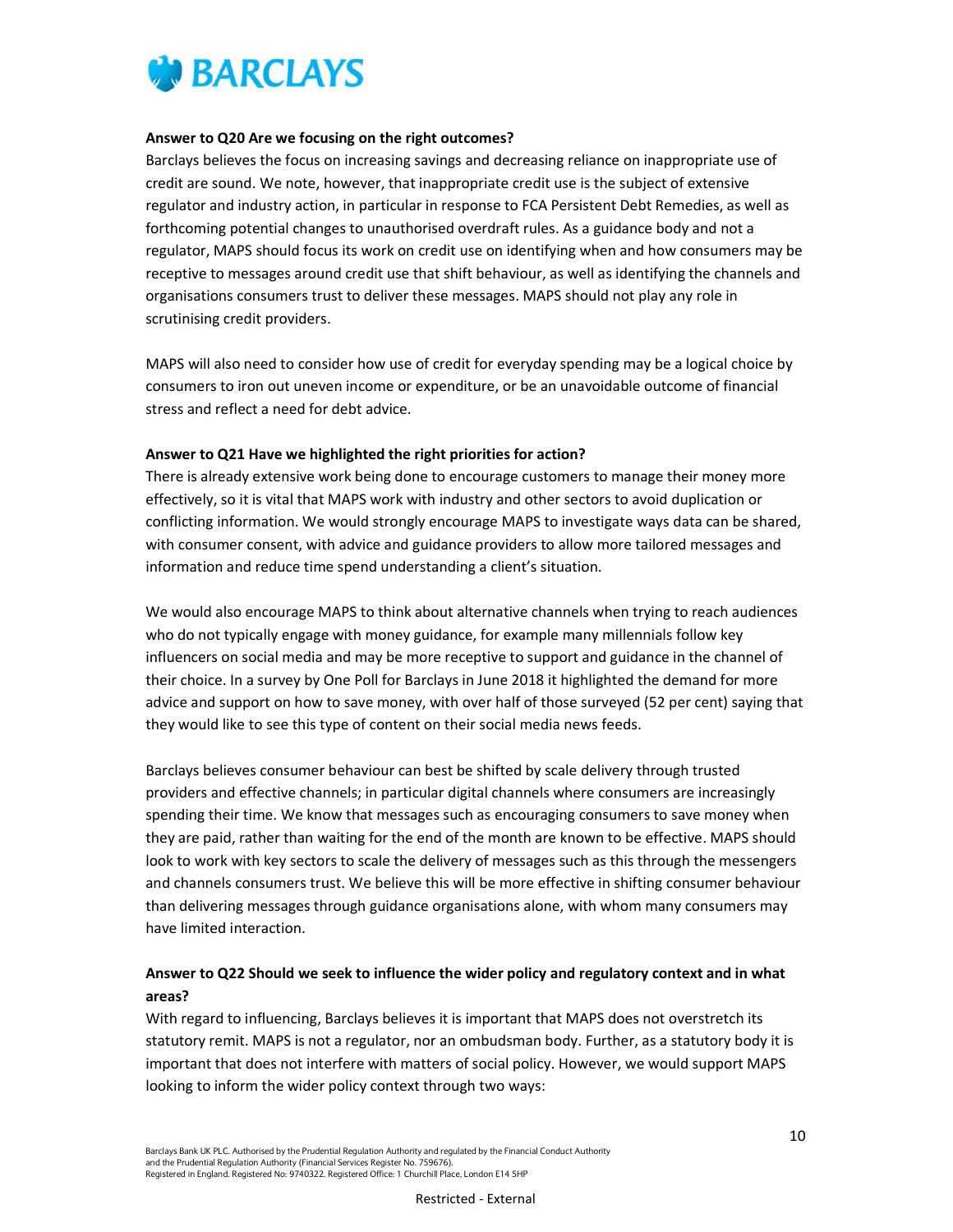

- We would welcome MAPS playing a convening role across industry and stakeholders on issues related to working age adults
- We would support MAPS itself engaging directly in private with regulators and policy makers on issues related to working age adults.

Further, and as outlined in response to Question 19, it will be vital MAPS works closely with the FCA to ensure it does not conflict with regulatory interventions around high cost credit and persistent debt.

## Working-age people dealing with financial difficulties and debt

### Answer to Q23 Do you agree with our analysis of the issues?

Barclays agrees with the issues MAPS has outlined related to financial difficulty and debt, however there are a number of current issues and challenges which are not appropriately identified.

Firstly, Barclays believes MAPS should explicitly state that current funding is insufficient to meet demand and needs to increase. MAPS should also state that the funding base for advice is too narrowly focussed on financial services and does not reflect the fact that demand for debt advice is now driven from a much broader range of creditors, including utilities and statutory creditors.

Secondly, whilst we agree with MAPS conclusions around quality of debt advice, we think MAPS also need to explicitly state that there is a lack of data on outcomes from debt advice and greater clarity is needed on the customer journeys into and from debt advice.

#### Answers to Q24 and Q25

### Q24 Are we focusing on the right outcomes?

### Q25 Have we highlighted the right priorities for action?

We are disappointed that there are no clear priorities or outcomes around funding for debt advice within the Listening Document. As we have highlighted, the funding base for advice is too reliant on financial services and insufficient to meet demand. We believe it is vital that MAPS lead the development of a new funding settlement for debt advice, as has been agreed by the Debt Advice Steering Group. Barclays believe the basis of this should be a "polluter pays" principle, whereby all those organisations that create demand for debt advice are responsible for paying for its provision.

Relating to the Target Operating Model (TOM) and proposed pilot, Barclays, working with RBS and the three main debt advice charities, was central to instigating the TOM, largely in response to a lack of progress by MAS on debt advice transformation. We are therefore pleased to see this work has been adopted, but we are frustrated that the work has taken over six months to progress in any meaningful form since proposals were put to MAS in 2018. Progress by the 1 January 2020 operational deadline is now imperative for stakeholders to have faith in MAPS ability to deliver on this issue.

Further, as Barclays has communicated directly to MAP bilaterally and in industry forums, for the proposed pilots within the TOM to be a success MAPS must adequately support debt advice charities. In relation to the TOM more broadly;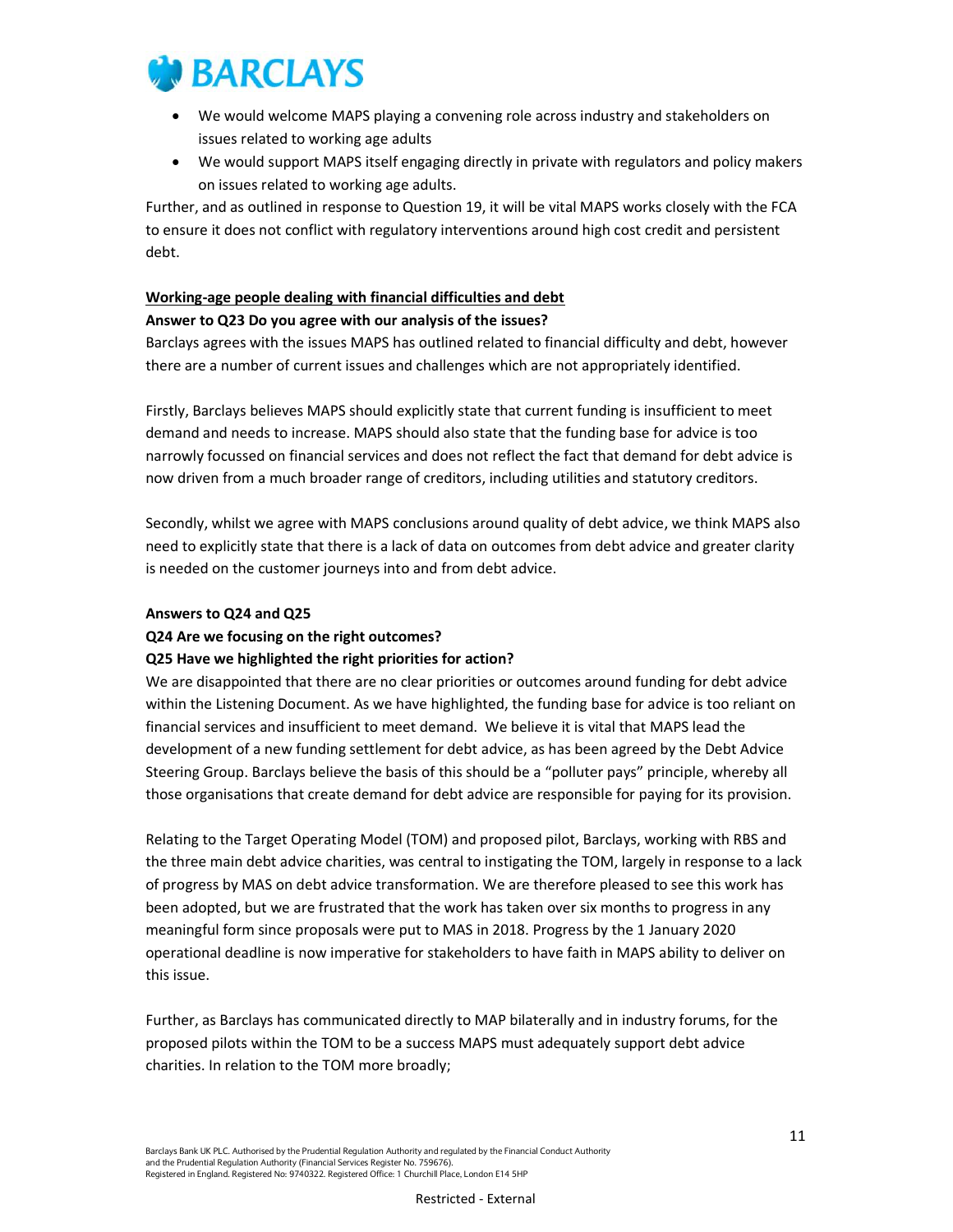

- We are unsure of the status of the 33% increase in efficiency goal within the TOM. MAPS have previously stated in industry forums that this will not be an explicit measure, yet it appears as one in this document. We would strongly encourage MAPS to clarify this.
- The other goals outlined within the TOM lack any metrics or measures of success and we would encourage MAPS to develop these urgently and test them with stakeholders.

Barclays feel the wider outcomes MAPS have documented on debt advice more reflect the key challenges. However the level of detail MAPS has provided is limited and outcome measures insufficient to measure success of debt sector transformation. In particular:

- Barclays is unsure if a simplistic measure of increasing the numbers of people accessing debt advice by 500,000 is appropriate. Such a measure could be met by increasing funding from existing sources, but this would represent a missed opportunity to transform debt advice journeys and funding. We would encourage MAPS to instead develop metrics around early access to advice and number of advice sessions per unit spend.
- Barclays feel the simplistic proxy of monitoring the proportion of consumers who are continuing to miss payments post-advice may reward the wrong behaviours by providers. Drivers of financial difficulty are complex and we would be concerned that providers who support clients with more complex debt situations could end up being disadvantaged and providers may become more reticent about supporting clients with complex needs. We would encourage MAPS to think more fully and broadly about creating measures that accurately reflect desired outcomes from debt advice.

## Answer to Q26 Should we seek to influence the wider policy and regulatory context and in what areas?

With regard to influencing, Barclays believes it is important that MAPS does not overstretch its statutory remit. MAPS is not a regulator, nor an ombudsman body. Further, as a statutory body it is important that does not interfere with matters of social policy. However, we would support MAPS looking to inform the wider policy context through two ways

- We would welcome MAPS playing a convening role across industry and stakeholders on issues related to debt advice, in particular around funding issues as outlined in response to Questions 24 and 25, and in our response to Question 1
- We would support MAPS itself engaging directly in private with regulators and policy makers on issues related to debt and financial difficulty.

### Pensions and Planning for Retirement

#### Answer to Q27 Do you agree with our analysis of the issues?

Barclays welcomed auto-enrolment as a positive move that will help ensure consumers save for their pensions. However, MAPS need to be mindful that consumers may need to more fully engage with their pensions to understand if they are saving enough for retirement, which may not be the case for consumers simply saving minimum amounts through auto-enrolment. We would encourage MAPS to consider how auto-enrolment could be leveraged to improve consumer engagement with their pensions.

Further, Barclays believes consumers need greater support around the points at which they take responsibility for their own investments as they retire and their funds move from default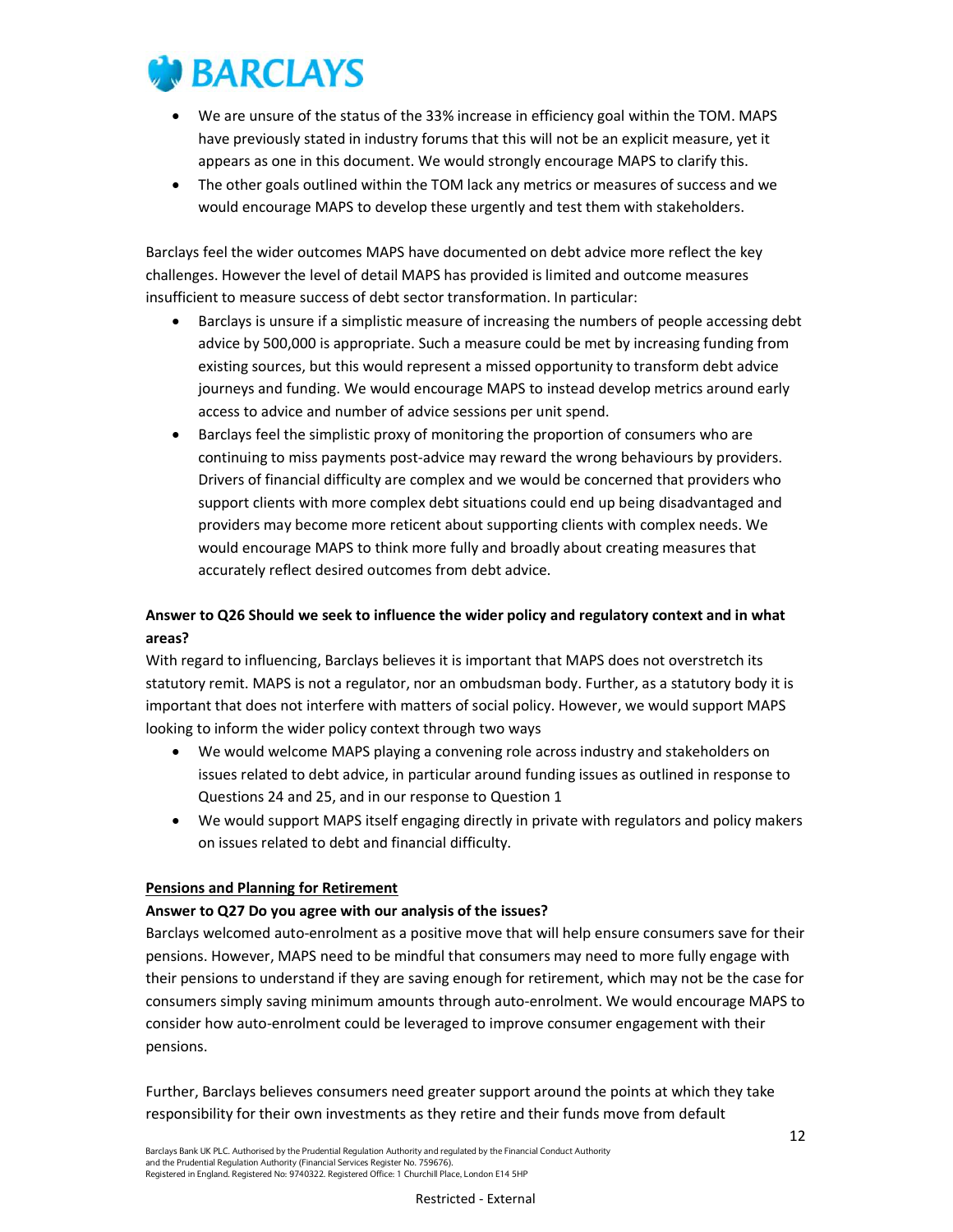

investments to self-selected products. At this point many consumers will have more wealth than at any point in their lives and they need appropriate guidance and support. We believe greater education, both early on and also at point of retirement, is needed to ensure that consumers save enough funds and make appropriate choices with them when they need to. MAPS will need to consider what information and guidance consumers need in advance of the implementation of Open Banking enabled pension dashboards and ensure that MAPS pensions guidance services anticipate and respond to this demand.

#### Answer to Q28 Are we focussing on the right outcomes?

Barclays agree with MAPS focus to deliver more pension freedom sessions and make pensions more accessible, including through the pensions dashboards. We would also encourage MAPS to work with regulators and government to improve broader consumer understanding of pension matters, potentially supported by a simpler pensions framework.

#### Answer to Q29 Have we highlighted the right priorities for action?

Barclays is concerned that MAPS is spreading its efforts to thinly. We would encourage MAPS think more strategically about the major challenges of consumers planning for retirement, including whether they have adequate saving, consumer knowledge of investments and consumer understanding of tax implications of decisions. Specifically we would encourage MAPS to think about how auto-enrolment could be leveraged to improve consumer engagement with their pensions.

As there is already significant efforts on scams led by other sectors, we do not believe this should be a major focus for MAPS specifically for people planning for retirement, beyond those areas we have highlighted in response to Question 14.

## Answer to Q30 Should we seek to influence the wider policy and regulatory context, and in what areas?

As we have outlined in response to other sections, as a sponsored body of the Department for Work and Pensions MAPS need to be mindful of not overreaching their statutory remit. However, we would welcome MAPS playing a convening role on pensions issues, as well as privately engaging regulators and government on key challenges. In particular, we would encourage MAPS to work with regulators and government to improve consumer understanding of pension matters and ensure consumers can make the most of the opportunities created by Open Banking enabled pensions dashboards.

## Answer to Q31 How do we get consumers to engage actively in pensions and planning for retirement?

Barclays believe ensuring consumers can more easily access data on pensions will help drive engagement and improve consumer interaction with their pensions. Open Banking enabled pensions dashboards will be crucial to achieving this and we would encourage MAPS ensure that they fully consider demand for information about pensions guidance. Increasing consumer knowledge of pensions is likely to also drive engagement. We strongly believe that mandating data provision to pension dashboards will be beneficial in helping drive consumer interaction with their pensions. We hope that, in time, pension dashboards will be extended to other products, such as ISAs and GIAs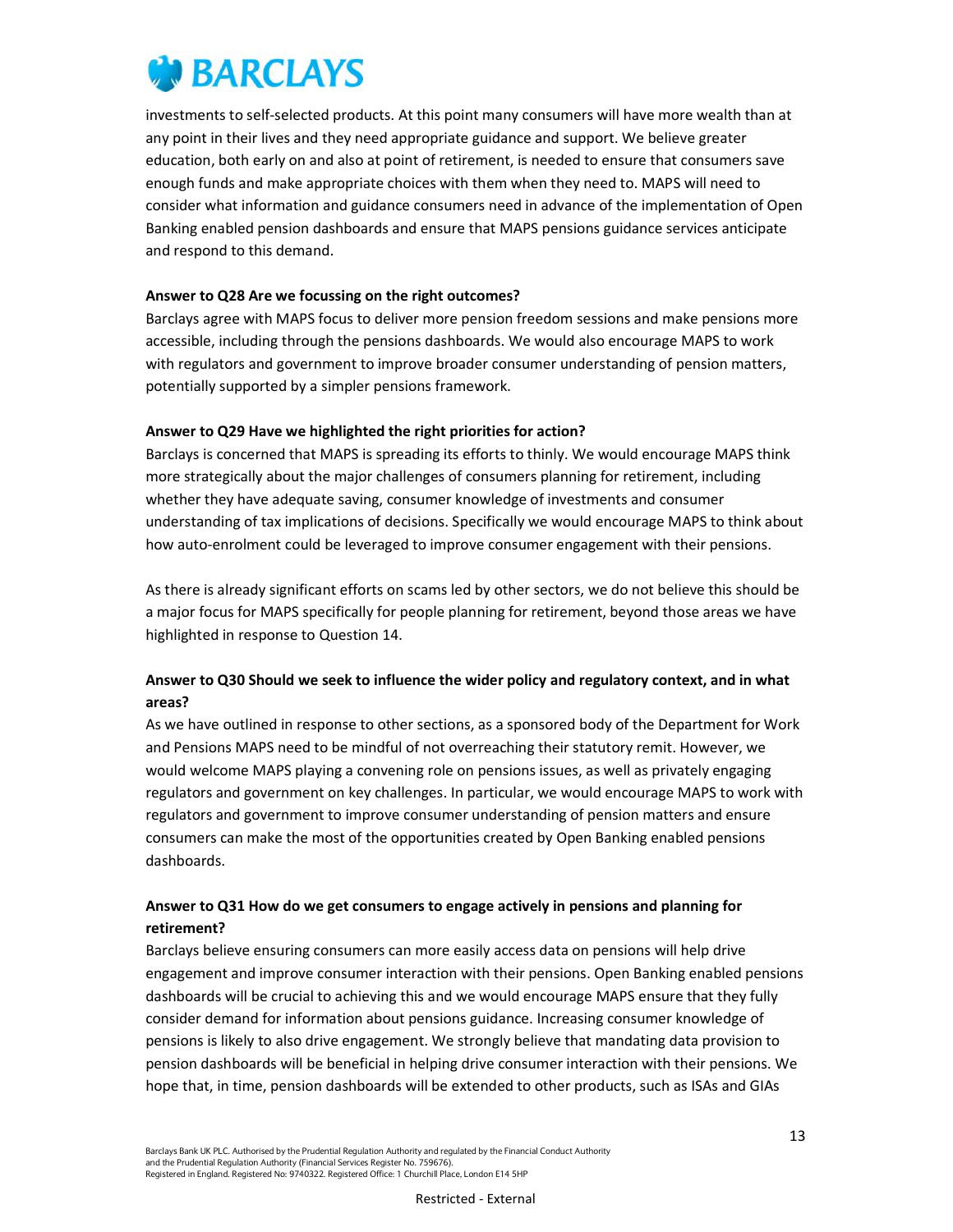

#### People in retirement

#### Answer to Q32 Do you agree with our analysis of the issues?

Barclays recognises the issues outlined, in particular, that many older consumers do not engage in care decisions and may not appropriately plan for ill health. However, we note that a significant focus of the issues is on customer vulnerability. Whilst a vital area, we would encourage MAPS to reflect that there is also a large proportion of older consumers who are not vulnerable or where vulnerability does not significantly impact on their finances. We would encourage MAPS to outline the needs of these consumers and how they can be supported to make the most of their assets. In particular, we would also encourage MAPS to more fully recognise that older consumers have significant amounts of equity in property and there is a lack of holistic information about how to manage this effectively.

## Answers to Questions 33 and 34. Q33 Are we focussing on the right outcomes?

#### Q34 Have we highlighted the right priorities for action?

Barclays was closely involved in the "In Retirement" group of the financial capability strategy and recognise the difficulty that MAPS has documented in identifying areas to progress for older people in retirement. However, we are uncertain that the priorities MAPS outline are the right ones

- Whilst we understand the thinking beyond a later life review, we are concerned such a review may be too late for consumers to be able to make changes to meaningfully affect their circumstances
- Barclays would strongly discourage MAPS from having any role in age-proofing financial products and services. MAPS is not a regulatory body or an ombudsman and has no enforcement powers or remit to assess or enforce how "age-proofed" financial products are, nor does MAPS have the necessary expertise to make any judgements of this kind in the first place.
- As we outline elsewhere in this response, it will be vital for MAPS to work closely with financial services, retail and other sectors in delivering messages to consumers at scale, through messengers they trust and at times consumers are likely to be receptive.
- As we outline in response to Question 36, below, we believe MAPS could play a fuller role in promoting and enabling digital inclusion.

## Answer to Q35 Should we seek to influence the wider policy and regulatory context, and in what areas?

As we have outlined in response to other sections, as a sponsored body of the Department for Work and Pensions MAPS need to be mindful of not overreaching their statutory remit. However, we would welcome MAPS playing a convening role on pensions issues, as well as privately engaging regulators and government on key challenges. In particular, we would encourage MAPS to work with regulators and government to improve consumer understanding of pension matters and ensure consumers can make the most of the opportunities created by the pensions dashboards.

## Answer to Q36 How can we ensure that people in retirement who are digitally excluded get the help and guidance they need?

Barclays believes telephone and face-to-face services will have a key role in ensuring consumers with no or limited digital access or skills can access to the information and guidance they need. However,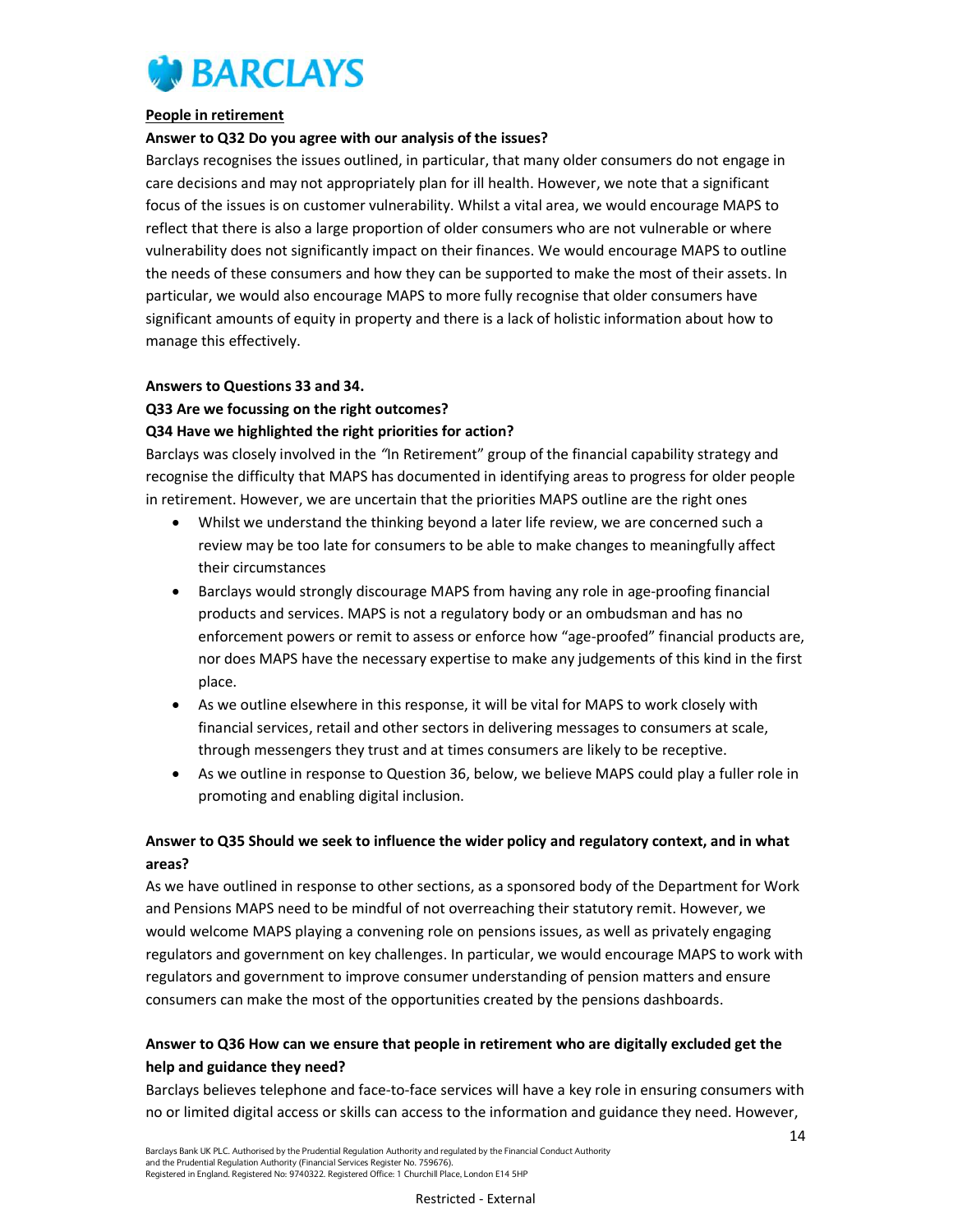we would encourage MAPS not to discount the vital role that messages and services delivered through digital channels can play supporting older consumers.

As outlined, digital channels have the potential for much greater scale and reach, and services such as mobile banking can offer consumers greater insight and control over their finances. Whilst digital engagement is low among the current cohort of older consumers, this may change as more digitally engaged consumers age.

Barclays would encourage MAPS to think more fully about the role it could play in promoting and supporting digital inclusion, both for older consumers and for the wider population who may not yet engage digitally. Barclays believe person-led interventions can play a key role improving digital skills. Our Barclays Digital Eagles work to help both customers and non-customers to become more confident with computers, technology and the internet. Last year we over 60,000 people participated in a 'Tea and Teach' session with our Digital Eagles.

## Answer to Q37 What are the merits and challenges associated with developing a Later Life Review?

Whilst we see merit in the concept of a Later Life Review, we note that a mid-retirement review may be too late for consumers to be able to make meaningful changes to their circumstances, beyond setting up wills or Powers of Attorney, if not in place.

## Answer to Q38 Should we develop a single UK-wide 'National Strategy', or separate strategies for each nation?

Barclays believes that MAPS should develop a National Strategy, rather than separate strategies for each country. The UK has a single market for financial services and guidance and advice journeys should reflect this.

## Answer to Q39 What are the benefits and challenges of collaboration on debt advice across the UK given the new devolved debt funding arrangements?

Barclays believes it will be vital that MAPS works closely with devolved administrations on matters related to devolved commissioning of money guidance and debt advice. We do not believe where a consumer lives should have an impact on the quality or consistency of the information and guidance available to them.

## Answer to Q40 What are your reflections on the recommendations from the Financial Capability Strategy for the UK 'lessons-learned' report?

Barclays broadly agrees with the conclusions of the lessons learned report on financial capability. We agree that MAS did not make significant progress either on the creation of simple digestible messages, or on establishing effective governance and communication structures.

We disagree, however, that MAPS should look to mandate a segmentation model on commercial firms (recommendation 2). Customer segmentation within firms is often proprietary, subject to regulatory scrutiny and may involve considering a broader range of consumer circumstances than financial capability alone; for example channel use and levels of engagement are critical to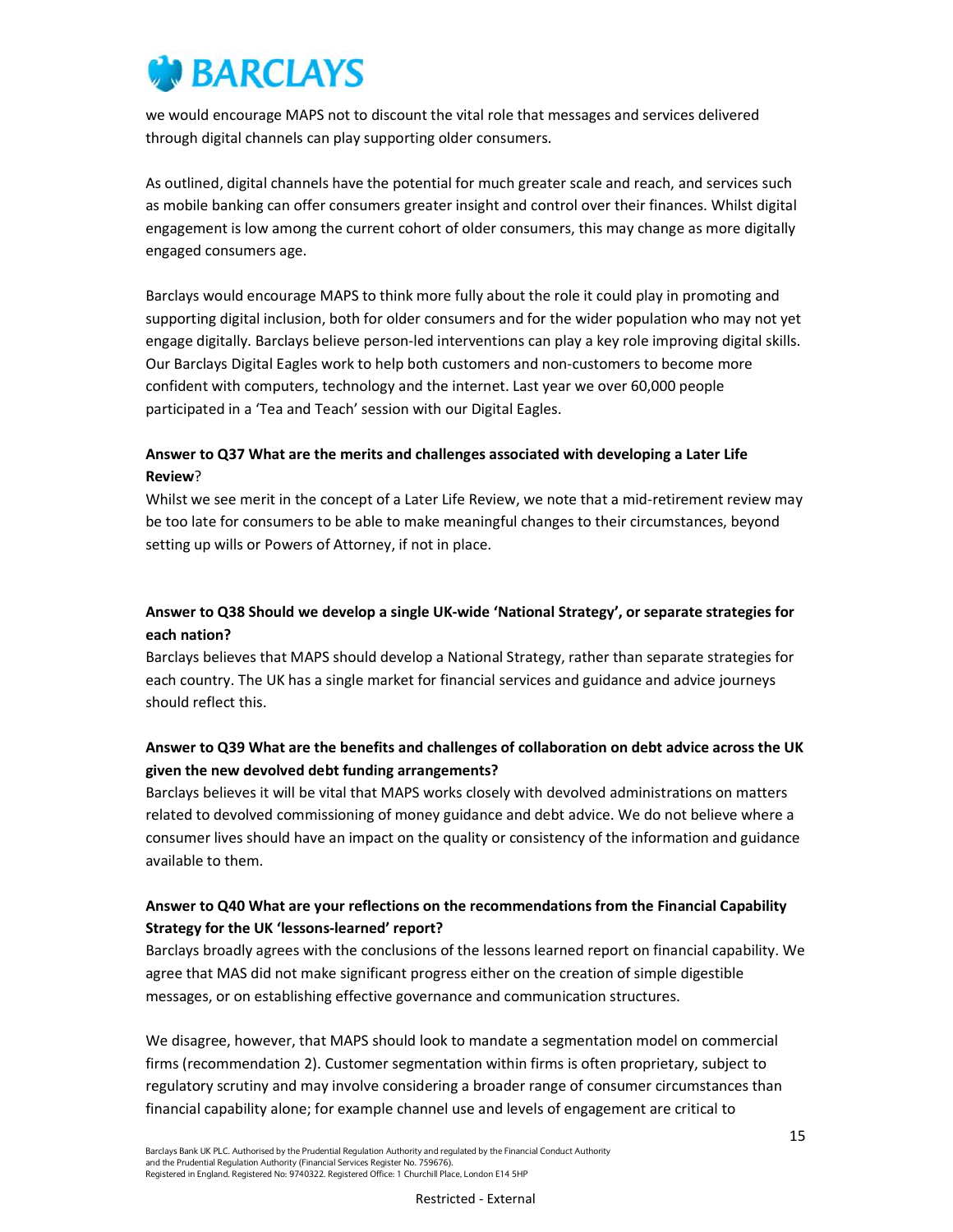

commercial segmentation, but largely ignored by MAPS segmentation. Customer segmentation is also a key area on which firms can compete and requiring adoption of a fixed segmentation model from MAPS may stifle competition and innovation.

#### Answers to Questions 41 and 42.

Q41 How do we ensure that organisations other than the Money and Pensions Service deliver on the plans and towards the coordinated goals of a National Strategy?

Q42 We have outlined some design principles and suggestions for possible governance models. Do you agree with these design principles? What other governance models do you think could be effective in helping to deliver the National Strategy?

Whilst we believe implementation of the recommendations from the Financial Capability Lessons Learned report could lead to increased responsibility and governance for a strategy, Barclays is unsure if they will help ensure progress towards coordinated goals of a National Strategy. To achieve buy-in for a National Strategy, MAPS will need to co-design it collaboration with wider stakeholder organisations and build governance and engagement structures that maintain momentum and alignment. Also, MAPS need to set out more fully how they will make progress towards the goals set out in this Listening Document.

Crucial will be identifying ways to maintain engagement from commercial organisations, in particular financial services organisations, whilst ensuring that any collaboration is carried out in compliance with competition law. Engagement from financial services, retailers and other large commercial entities will be vital to the success of a strategy as these organisations have the scale and touch points with consumers to land messages and shift behaviour.

To obtain engagement of commercial organisations we would encourage MAPS to adopt to the following approach

- As outlined in response to Question 1 and throughout this response, MAPS should seek to understand when consumers are receptive to messages about financial capability, what organisations they trust to deliver these messages and what channels are most effective.
- MAPS should then engage with organisations and trade bodies in those sectors, setting out clearly the shifts in consumer behaviour MAPS is looking to achieve.
- Ensure relevant organisations and sectors are fully represented on governance structures for the National Strategy to maintain momentum and alignment.

Answer to Q43. We recommend that the National Strategy needs a sustained, long-term perspective if we are truly to achieve a transformation in financial capability. Short timescales may only lead to tactical efforts, but long timescales may dilute the sense of urgency and responsibility from senior leaders. What is the right planning horizon for the National Strategy; 5, 10 or 20 years?

Barclays would encourage MAPS to keep the timeframe of any strategy to no longer than 5 years. We would be concerned that longer timescales may be disrupted by changes in social policy or macro-economic factors outside of MAPS control. A five year timescale would also ensure that any strategy could be refreshed to reflect changing behaviours and attitudes towards money, which will be crucial given the significant innovation in financial services products and shifts in consumer behaviour taking place.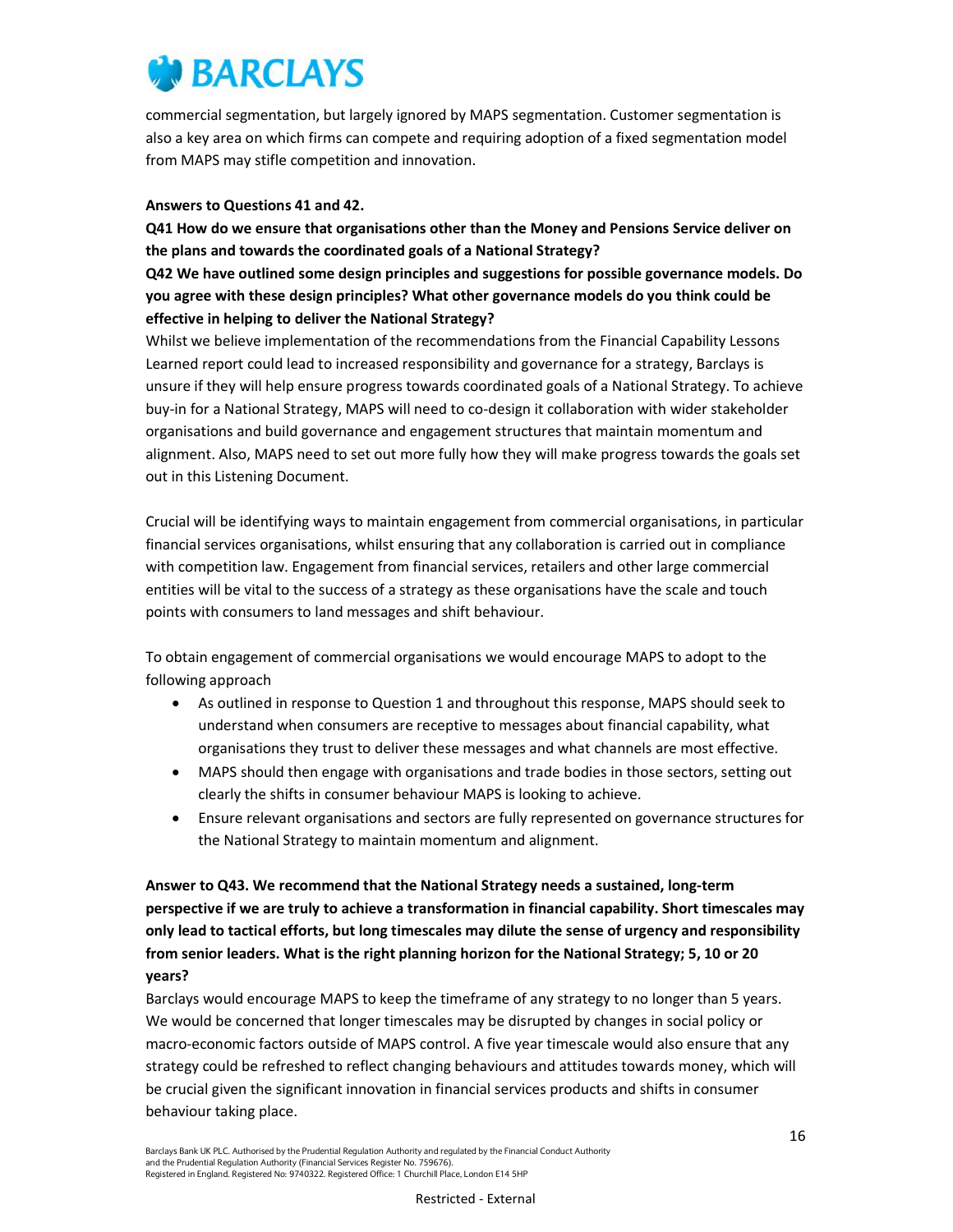

## Answer to Q44 What are the advantages And disadvantages of keeping specialist brands, compared with one overarching customer-facing brand?

Barclays recognises the value of retaining a specific pension guidance consumer brand. Consumers seeking information on pensions may not engage so effectively with a more generic consumer brand, which could impact on uptake of MAPS pension services.

Regarding the Money Advice Service, we recognise the value in replacing this consumer brand as it inaccurately implies that MAS provides regulated advice, which it does not. However, MAPS will need to give stakeholder organisations significant advance notice of any change to use of MAS. MAS is referenced extensively by other advice organisations and financial services organisations, including in statutory letters to customers in arrears. Charities and financial services organisations will have to change large volumes of correspondence, web pages and other materials to reflect any new brand replacing MAS. Ideally stakeholders should be given a year's notice of any new brand replacing MAS to give time to reflect the new brand in consumer communications.

## Answer to Q45 How can the Money and Pensions Service best support other providers of guidance, help and information through different channels?

As outline above, we would encourage MAPS to understand who consumers trust to deliver messages on money management and the points and channels through which these are most effective. This insight could then be shared with other providers of guidance, help and information to ensure they maximise the impact of their services. We would also encourage MAPS to work to ensure greater consistency and clarity around the line between advice and guidance and improve consumer understanding of this distinction.

## Answer to Q46 What are your views on the issues we have set out in relation to outcome targets, and accountability, for a National Strategy?

Notwithstanding our concerns about the simple metric of 500,000 more debt advice sessions set out in our response to Questions 24 and 25, Barclays welcomes MAPS suggesting targets against the outcomes it has set out in the Listening Document. However, we are concerned MAPS have not laid out any detail on how these targets will be achieved and the stakeholders MAPS will need to work with to do so. Without this detail, it is difficult to assess whether the outcome targets MAPS has outlined are realistic.

Further and linked to this, Barclays believes MAPS needs to provide greater clarity on the accountability of any strategy and the targets within it. We note that MAPS asks whether the targets in the national strategy should be based on what MAPS can achieve on its own, or broader and more ambitious, based on collective action. Barclays would favour the latter approach, as MAPS alone has very limited opportunity to shift consumer behaviour and no powers to compel other sectors. However, targets that require action by other sectors to achieve them would need to be designed in conjunction with those sectors. We have set out how this could be done in our response to Questions 41 and 42.

## Answer to Q47 What should the Money and Pensions Service do to promote the use of evidence in funding decisions and service design across the sector?

Barclays Bank UK PLC. Authorised by the Prudential Regulation Authority and regulated by the Financial Conduct Authority and the Prudential Regulation Authority (Financial Services Register No. 759676). Registered in England. Registered No: 9740322. Registered Office: 1 Churchill Place, London E14 5HP